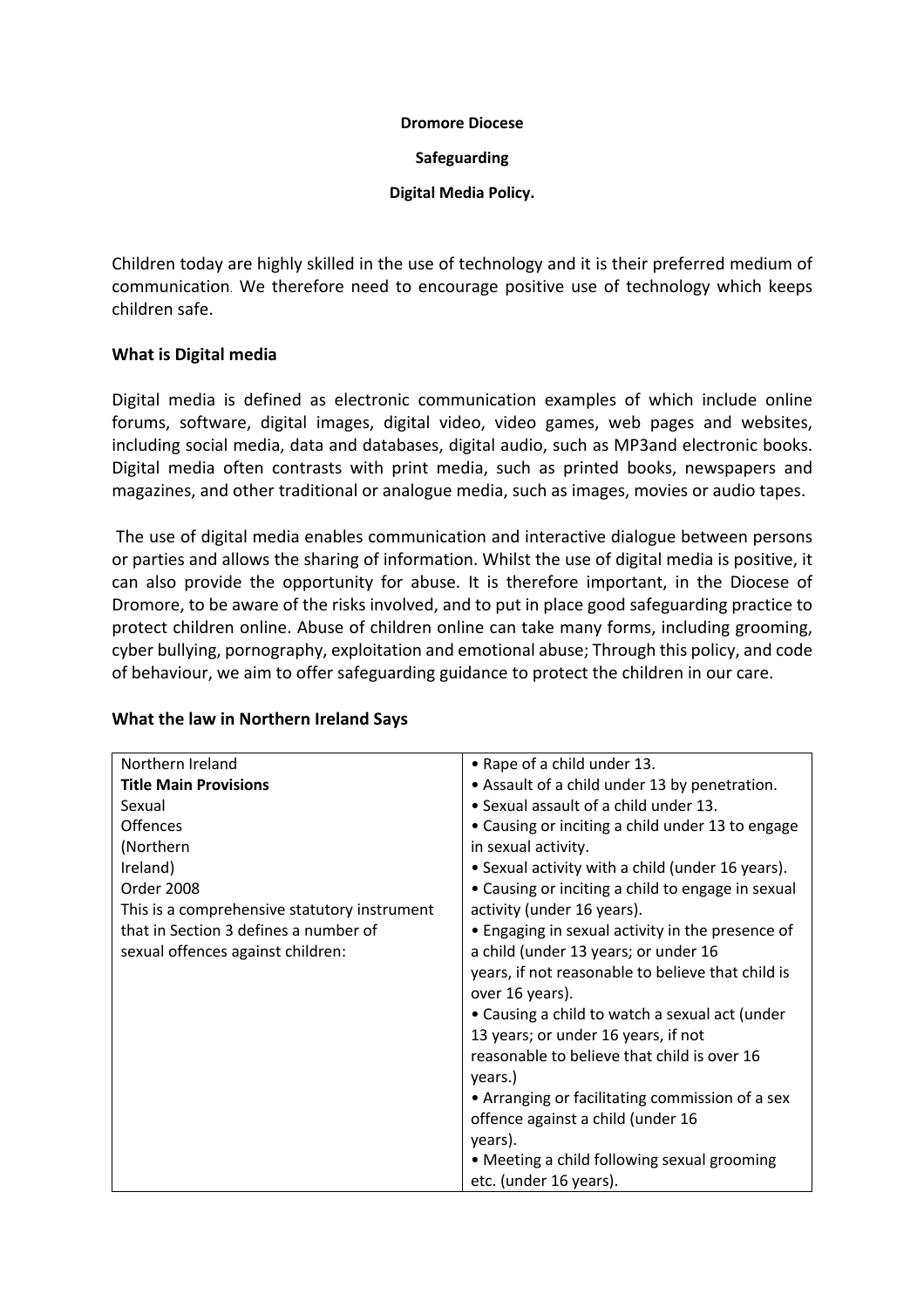|                                                                                                                                                                                                            | • Abuse of position of trust: sexual activity with<br>a child (under 13 years; or under 18<br>years if not reasonable to believe that the child<br>is over 18 years).<br>• Abuse of position of trust: causing a child to<br>watch a sexual act (under 13 years; or<br>under 18 years if not reasonable to believe that<br>the child is over 18 years).<br>• Sexual activity with a child family member<br>(under 18 years).<br>· Inciting a child family member to engage in<br>sexual activity (under 18 years).<br>• Paying for sexual services of a child (under 13<br>years; or under 18 years if not<br>reasonable to believe that the child is over 18<br>years).<br>• Causing or inciting child prostitution or<br>pornography (under 13 years; or under 18<br>years if not reasonable to believe that the child<br>is over 18 years).<br>• Controlling a child prostitute or a child<br>involved in pornography (under 13 years; or<br>under 18 years if not reasonable to believe that<br>the child is over 18 years).<br>• Arranging or facilitating child prostitution or<br>pornography (under 13 years; or<br>under 18 years if not reasonable to believe that<br>the child is over 18 years).<br>• Amending The Protection of Children<br>(Northern Ireland) Order 1978 (NI 17) on<br>indecent photographs of children - age raised<br>to under 18 years. |
|------------------------------------------------------------------------------------------------------------------------------------------------------------------------------------------------------------|--------------------------------------------------------------------------------------------------------------------------------------------------------------------------------------------------------------------------------------------------------------------------------------------------------------------------------------------------------------------------------------------------------------------------------------------------------------------------------------------------------------------------------------------------------------------------------------------------------------------------------------------------------------------------------------------------------------------------------------------------------------------------------------------------------------------------------------------------------------------------------------------------------------------------------------------------------------------------------------------------------------------------------------------------------------------------------------------------------------------------------------------------------------------------------------------------------------------------------------------------------------------------------------------------------------------------------------------------------------------------|
| There are further minor amendments of other<br>previous legislation contained in the<br>2008 Order.<br>Protection<br>of Children<br>(Northern<br>Ireland)<br>Order 1978<br>Section 3 - (1) any person who- | (a) takes, or permits to be taken any indecent<br>photograph of a child; or<br>(b) distributes or shows such indecent<br>photographs; or<br>(c) has in his possession such indecent<br>photographs with a view to their being<br>distributed or shown by himself or others; or<br>(d) publishes or causes to be published any<br>advertisement likely to be understood<br>as conveying that the advertiser distributes or<br>shows such indecent photographs or<br>intends to do so, shall be guilty of an offence.                                                                                                                                                                                                                                                                                                                                                                                                                                                                                                                                                                                                                                                                                                                                                                                                                                                      |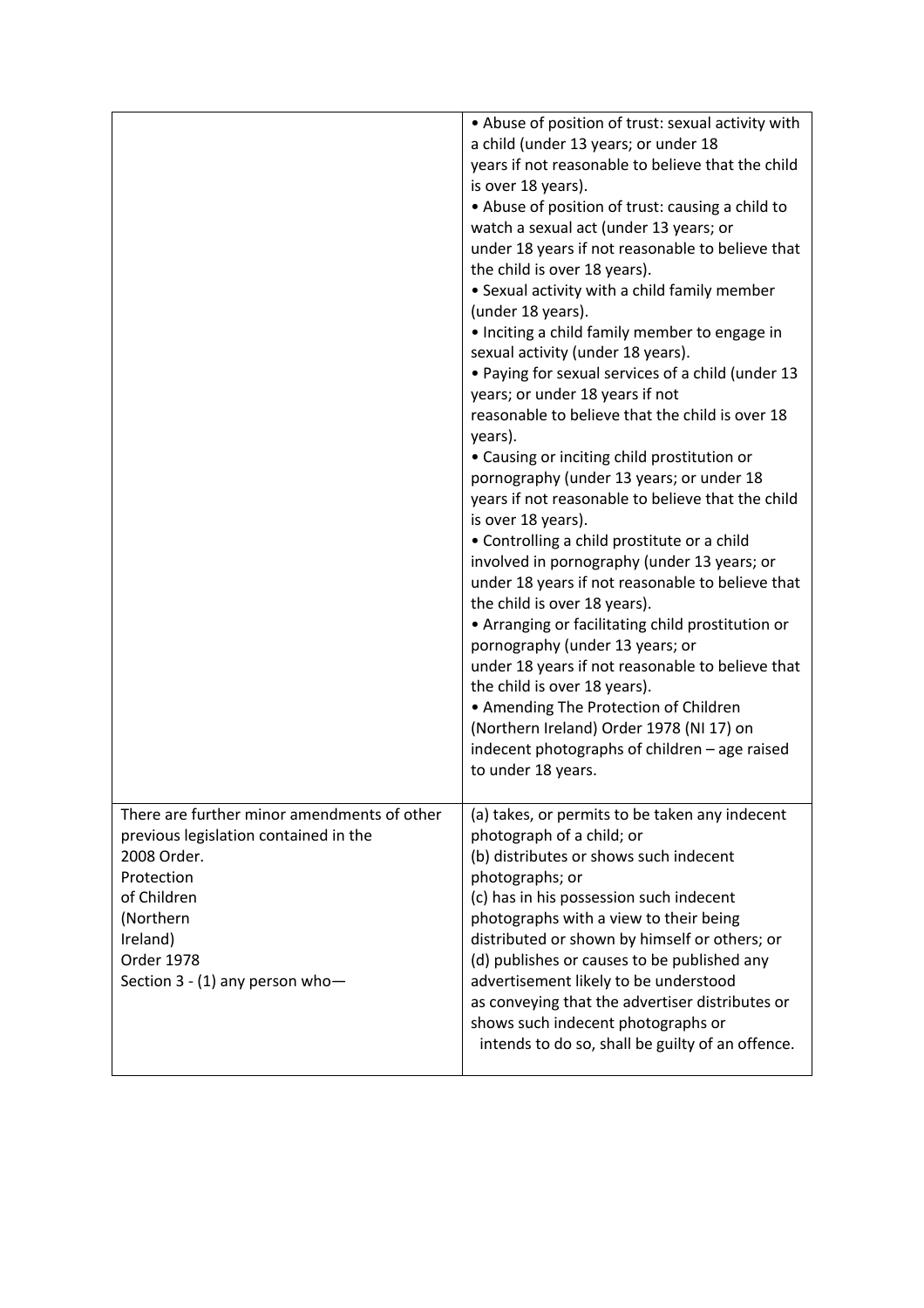# **Principles in working safely online to protect children from abuse**

Good child safeguarding practice in this area is informed by policy, legislation and practice, in particular the four principles enshrined in the UNCRC. When working with children and young adults in Dromore Diocese we must be mindful of their rights and best interests.

### **1. Non-discrimination**:

Children join the Church through the Sacrament of Baptism and participate in Church life through a variety of ministries including altar serving, children's liturgy, sacraments, prayer services, gospel teachings, and a range of youth ministry activities. Ministry with children should be a joy and embraced as a living, joyful experience for all involved. Almost all children, irrespective of age, race, or ability use technology in a positive way, and for many, electronic communication has replaced direct contact and conversation as their communication method of choice. In this changing cultural context of childhood and adolescence, it is important and appropriate that in Dromore Diocese we are aware of the risks involved in children using digital media, and have safeguards in place.

### **2. Best Interests of the Child**:

Communication with children through digital media should always have at its core the best interests of the child. This can be achieved through ensuring at all times appropriate use of language, images, photography and messaging. The purpose of communicating with children through digital media within the Church is to provide them with information about God's teaching. That includes simple messaging, such as arranging meetings, through to profiling the work of the Church body as it relates to children. The needs of the child should at all times govern the communication, which should never be used in an overt or covert way to harm a child.

# **3. Right to life, survival and development**:

Children must be safeguarded from all forms of abuse online and through digital media. There should be a zero tolerance approach to bullying online, grooming, sexting etc. Complaints and allegations of inappropriate communications from child to child or from adult to child must be dealt with decisively and firmly; and any unacceptable behaviour must be reported and addressed without delay.

### **4. Respects for the views of the child – Children have the right to express their opinions**:

It is well known that one aspect of child abuse by adults has been the silencing of children. This disempowerment of children and the secrecy demanded of them have compounded the abuse and disabled children from speaking out at an early stage. When they have had the confidence to raise concerns, all too often they have not been believed. It is critical that children are empowered and given a voice as part of good child safeguarding practice. They should be involved as far as possible in developing good digital practice, and they should be informed of the Church's procedures and be given opportunities to express their anxieties if they feel under threat.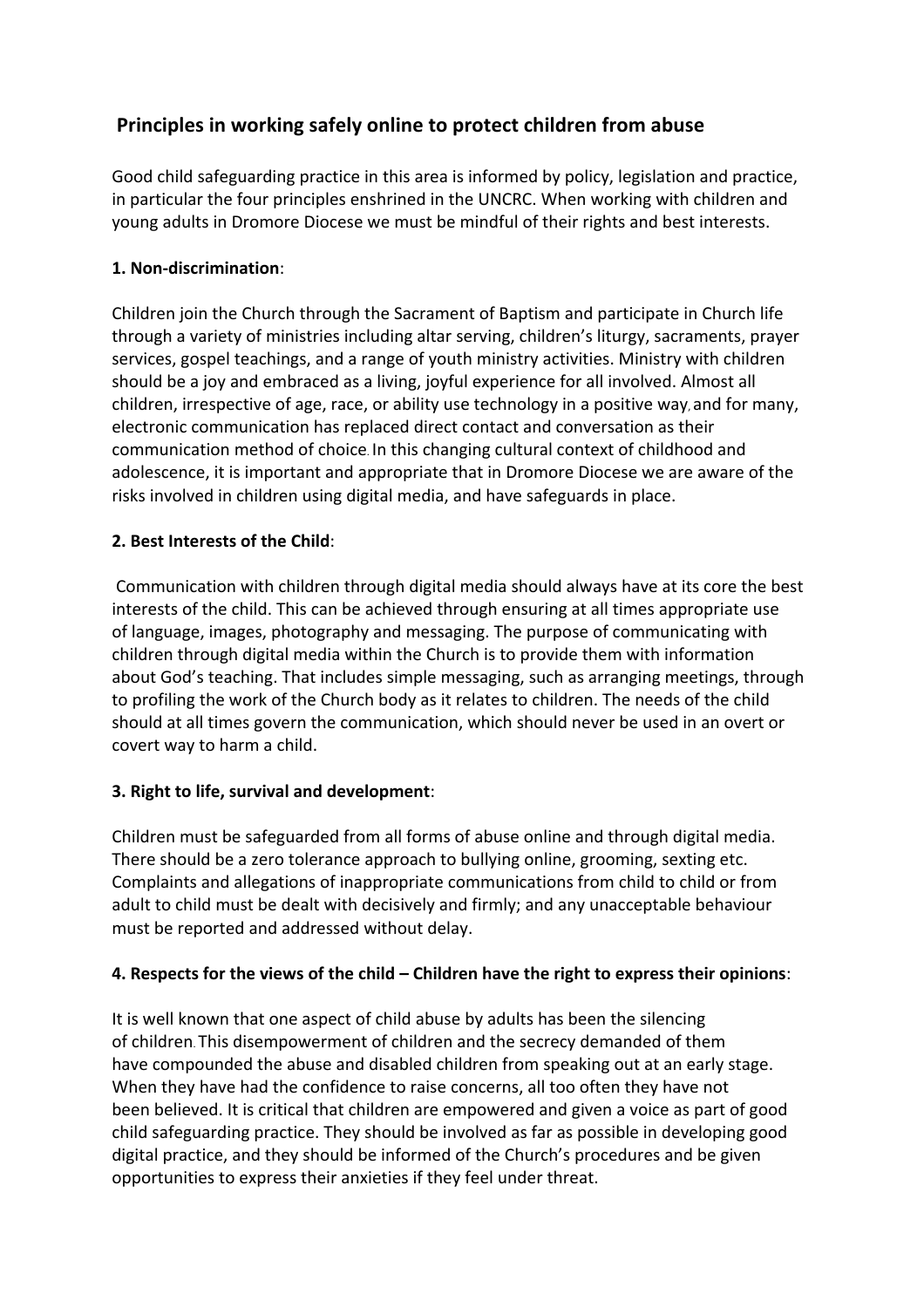### **Risks to children online**

Online abuse is any type of abuse that happens on the web, whether through social networks, playing online games or using mobile phones. Children and young people may experience cyber bullying, grooming, sexual abuse, sexual exploitation or emotional abuse. Among the risks online - when using the Internet, Facebook, Snapchat, Instagram, e-mail and chat-rooms - is exposure to inappropriate material, whether through verbal messages, or the use of photography or imaging.

### **Use of Abusive Images**:

Photos and videos can be taken of children, which show them in a sexualised way or being abused. In addition, images of children can be manipulated to depict them in sexualised positions. The term indecent is often used, though it is difficult to get a strict legal definition of this term. Therefore, it is a matter for a court to decide whether a particular behaviour or image was indecent. Irrespective of this, the dissemination of such photographs /videos / images is damaging to the subject, and once they are placed online they can be communicated multiple times and be spread across the world in seconds; they can be downloaded and stored; they can be copied; and they are difficult to delete. Adults and children can, and do, make and spread indecent and abusive images which have significant negative emotional impact on the subject.

### **Pornography and sexual abuse online**:

Child Pornography can be described as the depiction of children, often in a sensual or erotic way (in pictures or in written descriptions) intended to cause sexual excitement for the viewer/reader. Children are abused and exploited in the making of pornography and are further abused each time their image is viewed. There is an international element to the production and spreading of indecent images, photographs, and videos of children, whereby those who make them can be located anywhere in the world. Innocent pictures of children can be manipulated for the purposes of sexual gratification of abusers. There is some evidence to suggest that young people have become involved in the viewing, possession, making and distribution of indecent and/or child abuse/pornographic images. It is an offence in both jurisdictions for children who have reached the age of criminal responsibility, and for adults, to produce and/or disseminate images which exploit and sexually abuse children.

#### **Sexting**:

Sexting involves a child / adolescent sending text messages which use sexually explicit language, images or video on their mobile phone, computer or tablet. A child receiving such messaging may feel under pressure to pose in sexually explicit ways and send images of themselves naked and/or performing sexual acts. Equally, an adult can send sexually inappropriate and sexually explicit images to a child through sexting.

#### **Sextortion**:

Sextortion is the solicitation of minors for sexual purposes. 'Predators that practice sextortion pressure their victims to give them sexually explicit photos and/or favours in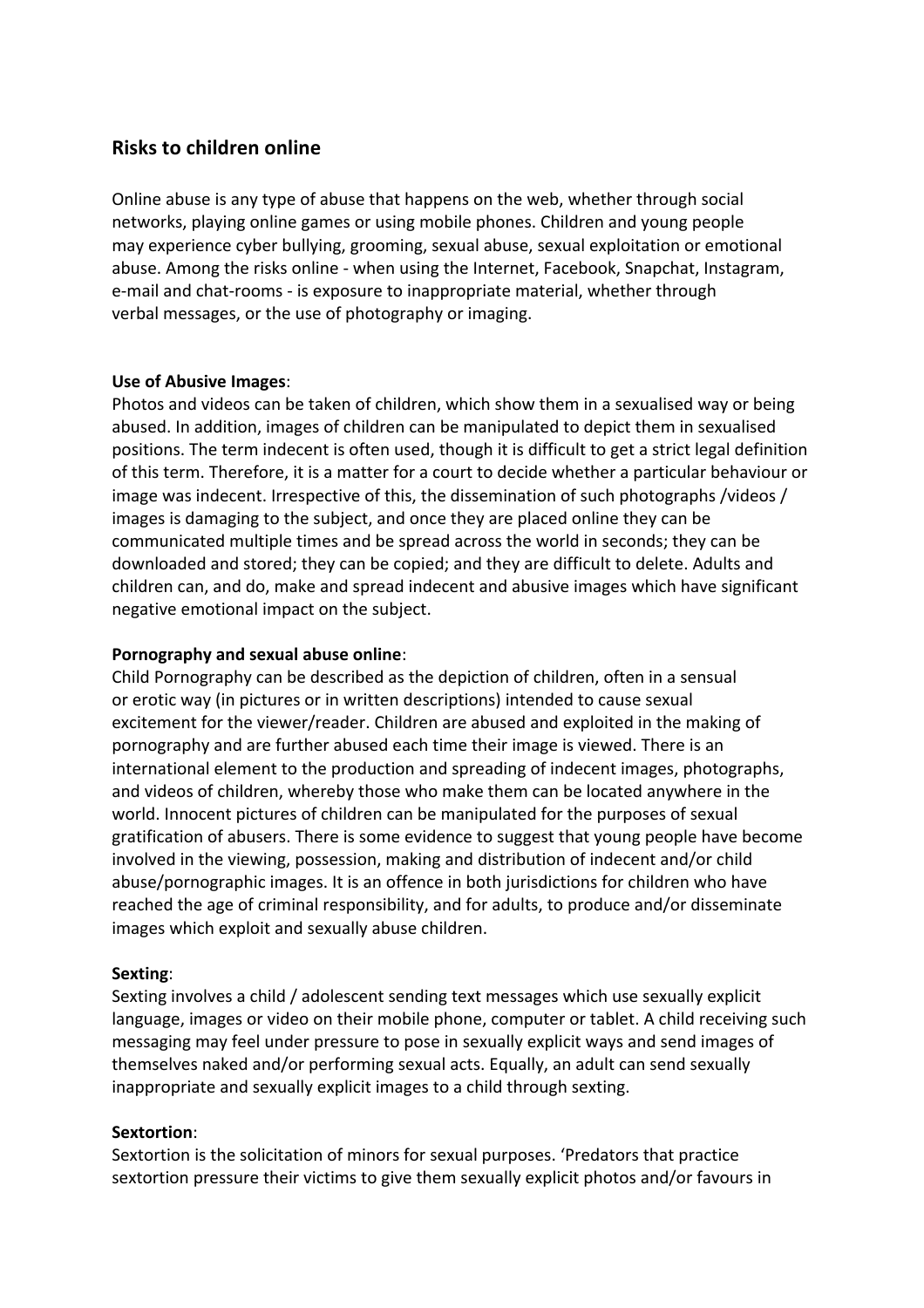exchange for their secrecy of previously obtained private information or for a promise to hold off on future violentacts'<sub>16</sub>. Because the images are still available, the abuser may continue to post the images into the victim's adulthood; and of course they may have been circulated far outside the original circle.

#### **Exploitation**:

Children can be exploited by adults and by other children for their sexual gratification, in person and online. Exploitation involves using children for sexual purposes and it can take the form of engaging a child in sexual acts directly or by video/webcam. As is the case for all forms of sexual abuse, children who are trapped by sexual exploitation may feel threatened, caught and despairing.

### **Emotional abuse**:

Children who are sexually abused also suffer long lasting emotional abuse. This is true whether the sexual abuse happens in person or online. Children may feel responsible for the abuse if they have unknowingly engaged in conversation online. They may have been threatened with exposure and as a consequence are forced to lead secretive online lives. The consequences are damaging and can be long term.

### **Cyber Bullying**:

Cyber Bullying, whether by Internet, mobile phone or any other method, is the use of new technologies that allow bullies to anonymously torment their victims. Cyber bullying is online bullying between children and young people. It mimics everyday "bullying" through threats, telling lies about someone, making fun, spreading rumours or gossip and posting stories which may be true or false, but which could have a devastating impact on the child being bullied. Cyber bullies can post messages, images or videos, which seek to demean and embarrass another child. While a young person may or may not be in physical danger, they may receive email, chat or text messages that make them feel embarrassed, upset, depressed or afraid. This can damage their self-esteem and pose a threat to their psychological wellbeing.

### Cyber bullying includes

- sending threatening or abusive text messages
- creating and sharing embarrassing images or videos
- 'trolling' the sending of menacing or upsetting messages on social networks, chat rooms or online games
- excluding children from online games, activities or friendship groups
- setting up hate sites or groups about a particular child
- encouraging young people to self-harm
- voting for or against someone in an abusive poll
- creating fake accounts, hijacking or stealing online identities to embarrass a young person or cause trouble using their name
- sending explicit messages, also known as
- sexting
- pressuring children into sending sexual images or engaging in sexual conversations.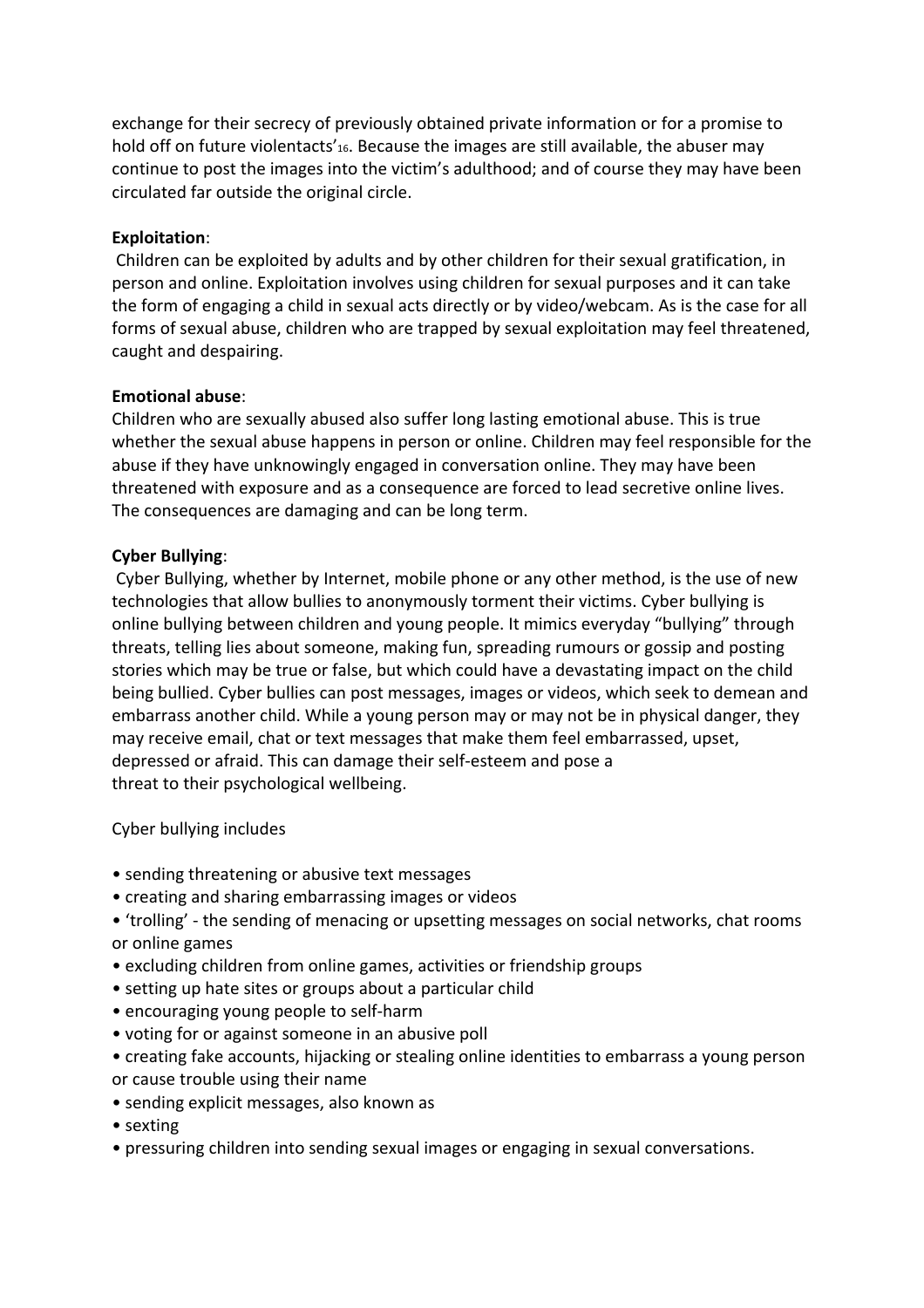### **Grooming**:

While grooming can happen at any time, it can be more prolific online where the identity of the groomer can remain anonymous. Grooming is the development of a relationship between an adult and a child, where the adult is pretending to be the child's friend online. This can be done by either masking his/her identity or age. The purpose is to gain the child's trust so that they can then move to using the child for sexual gratification, abuse or exploitation. This technique is often known as 'online enticement', 'grooming' or 'child procurement". Great care needs to be taken to ensure that children do not divulge personal information, such as their full name, age, address, email address, phone number, hobbies, name of their school etc.; to someone they meet on the internet.

### **Physical Danger**:

Risk of real physical danger arises when there is an encouragement for them to the person who has contacted them online. Often the invitation to meet is from an adult masking as a child.

### **Online Cliques**:

There are risks for some young people who may be encouraged to engage in inappropriate, antisocial or illegal behaviour while using digital technologies. Just as in the real world, groups or cliques can form online and activities that start out as harmless fun, such as voicing an opposing opinion to another member of a chat room, can quickly escalate to something much more serious.

### **Anonymity of abuser online**:

The identity of the abuser online can be disguised through the use of false names, age, and location. Adult abusers can groom children by pretending to know their networks and by hiding their real identity in order to obtain identifying information from the child. In doing so the abuser can trick the child into sending photographs, performing sexual acts online, and/or agreeing to meet. Great care needs to be taken when developing online relationships so that each user is aware of exactly who they are speaking to. All concerns must be reported to the criminal investigating agencies [police] if there are doubts about the true identity and motive of the person a child is engaging with online.

# **Protections**

Each user is responsible for the information or data that is on their electronic device. In Dromore Diocese we have taken steps to ensure safe use of the digital media. The following principles and guidance must be followed.

It is not acceptable to behave or communicate in ways which might suggest that you are trying to develop a personal relationship with a child.

• It is never appropriate to post any content that could be deemed abusive, defamatory, obscene or libellous.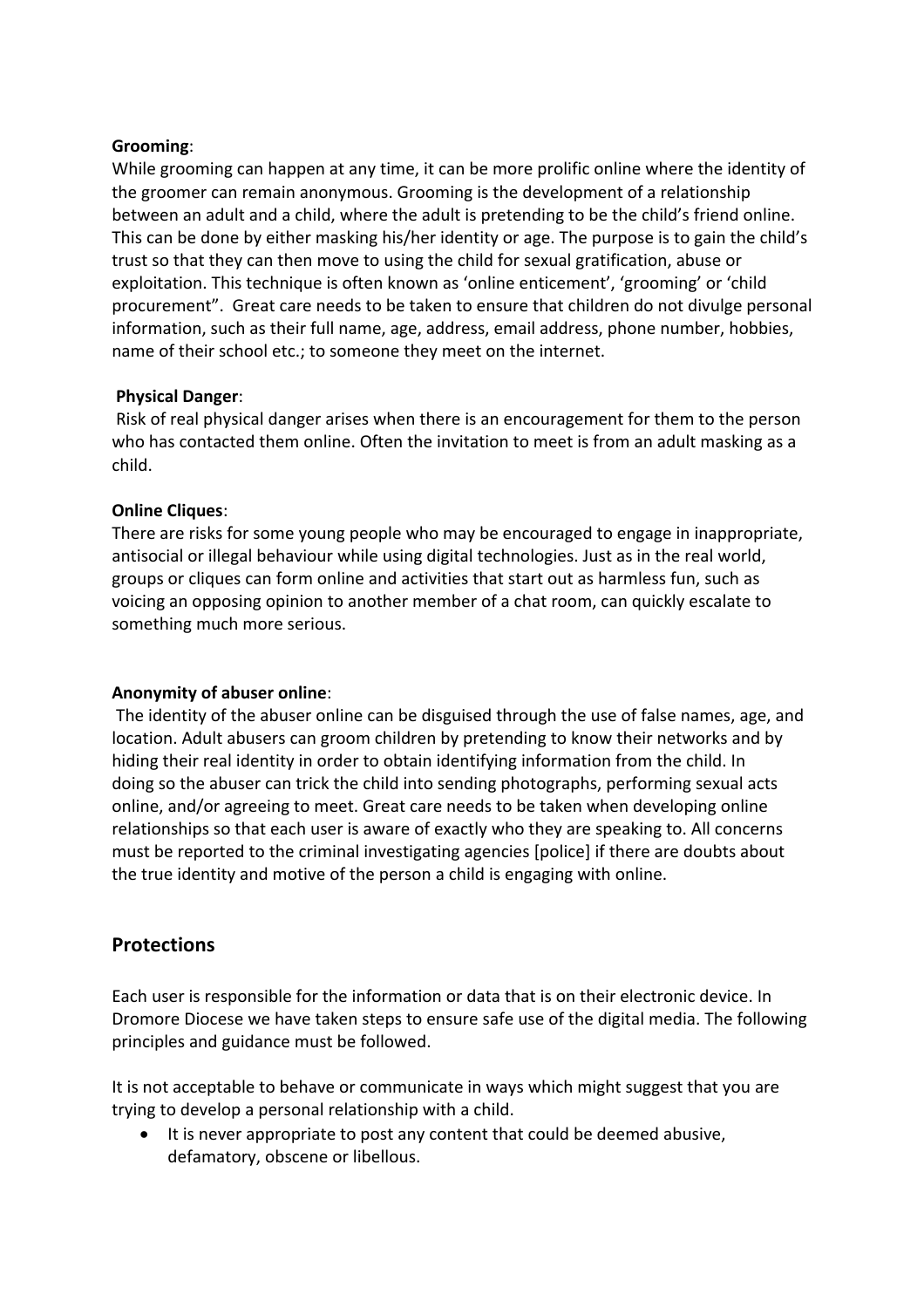• It is never appropriate to post comments that indicate or appear to endorse grossly irresponsible behaviour or law breaking of any kind.

In Dromore Diocese we

- Have e-safety agreements.
- Have appropriate software to improve security.
- Have a web camera use procedure.
- Have protocols about adults' communication with children which is in keeping with the ethos of the organisations and in line with the need to safeguard children.

When engaging with children we will not:

- Send personal messages to a child, using personal social networks.
- accept a child as a friend on a personal page.

At all times we will:

- Ensure that all forms of abuse online, including bullying, grooming etc. are reported.
- Ensure that all material posted online is appropriate (both age-appropriate and
- content appropriate), is not misleading and is socially acceptable.
- Ensure that the online material is monitored regularly and that any offensive or inappropriate material is removed.
- Protect personal information by not allowing public access to e-mail addresses, mobile numbers etc.
- Ensure sharing of information will be monitored to ensure compliance with the Diocesan policy
- Ensure photographs and images are only used for defined purposes and having appropriate consents.

# **Good Practice guidelines**

DO

• Ensure your mobile phone, computer, notebook and other technological equipment is password/ PIN protected. This will ensure that other people cannot use your equipment.

• Have a separate online account/ identity which is not your personal one to distinguish between personal communication and your ministry.

• Have clarity around the use of personal equipment when communicating with children in ministry.

• Make sure that anything that is posted online by you is appropriate; remember that once it is posted online it is public. This includes chats and images/ photographs.

• Switch off Bluetooth, as this allows another person to access your equipment and pretend to be you.